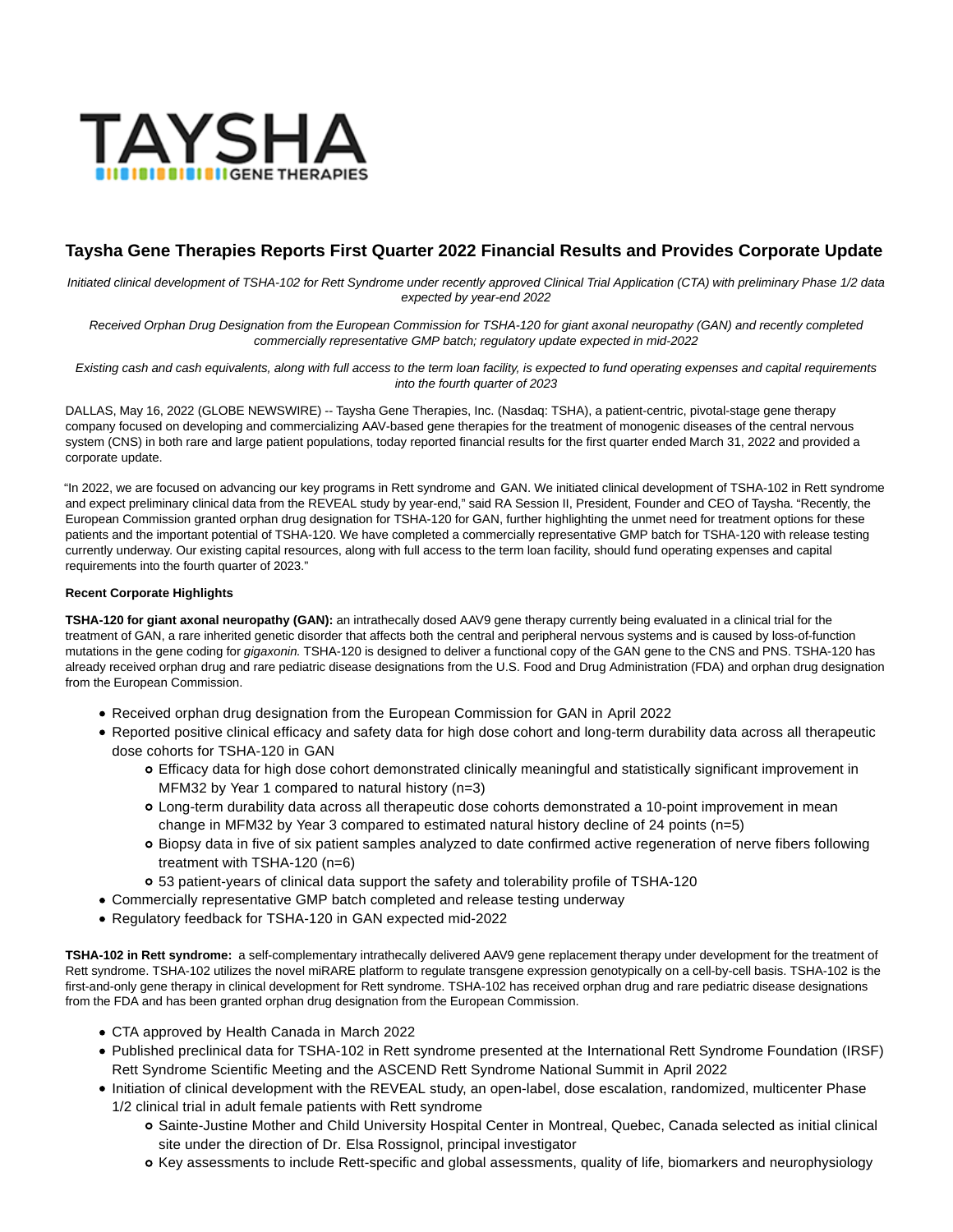and imaging

Preliminary clinical data for TSHA-102 in Rett syndrome expected by year-end 2022

**AAV9 Gene Replacement for CLN7 Batten disease:** an investigational AAV9 intrathecally dosed gene replacement therapy designed to deliver a full-length copy of the CLN7 gene to potentially treat CLN7 disease, a rapidly progressing rare lysosomal storage disease with no approved treatments. The clinical development of the CLN7 program is being funded by UT Southwestern (UTSW), Children's Health and Children's Medical Center Foundation.

- Reported positive preliminary clinical safety data for first-generation construct in CLN7 Batten disease from UTSW-sponsored clinical trial
	- Data from three patients dosed presented at the 18th Annual WORLDSymposium
	- Fourth patient with CLN7 disease dosed at 1.0 x 1015 total vg

## **Anticipated Milestones**

- Regulatory update for TSHA-120 in GAN by mid-2022
- Preliminary clinical data from the REVEAL study for TSHA-102 in Rett syndrome by year-end 2022
- Initiation of clinical development for TSHA-105 in SLC13A5 deficiency
- Continued clinical development of the first-generation construct for CLN7 disease in 2022
- Continued clinical development for TSHA-118 in CLN1 disease

# **First Quarter 2022 Financial Highlights**

**Research and Development (R&D) Expenses:** Research and development expenses were \$37.8 million for the three months ended March 31, 2022, compared to \$23.9 million for the three months ended March 31, 2021. The increase of approximately \$13.9 million was primarily attributable to an increase of \$9.3 million in employee compensation, which included \$2.2 million of severance and one-time termination costs in connection with the strategic reprioritization of programs completed in March 2022 and \$1.0 million of non-cash stock-based compensation. Additionally, in the three months ended March 31, 2022, we incurred an increase of \$2.9 million of expenses in research and development manufacturing and other raw material purchases. We also incurred an increase of \$1.7 million of third-party research and development consulting fees, primarily related to GLP toxicology studies and clinical study activities.

**General and Administrative (G&A) Expenses:** General and administrative expenses were \$11.5 million for the three months ended March 31, 2022, compared to \$8.2 million for the three months ended March 31, 2021. The increase of approximately \$3.3 million was primarily attributable to \$2.9 million of incremental compensation expense, which included \$0.4 million of severance and one-time termination costs and \$0.7 million of non-cash stock-based compensation. We also incurred an increase of \$0.4 million in professional fees related to insurance, investor relations/communications, accounting, and market research.

**Net loss:** Net loss for the three months ended March 31, 2022 was \$50.1 million, or \$1.31 per share, as compared to a net loss of \$32.0 million, or \$0.87 per share, for the three months ended March 31, 2021.

**Cash and cash equivalents:** As of March 31, 2022, we had \$96.6 million in cash and cash equivalents. This excludes approximately \$12 million in gross proceeds generated from the sale of common stock, par value \$0.00001 per share, under our existing at-the-market facility in April 2022.

## **Conference Call and Webcast Information**

Taysha management will hold a conference call and webcast today at 8:00 am ET / 7:00 am CT to review its financial and operating results and to provide a corporate update. The dial-in number for the conference call is 877-407-0792 (U.S./Canada) or 201-689-8263 (international). The conference ID for all callers is 13729044. The live webcast and replay may be accessed by visiting Taysha's website at [https://ir.tayshagtx.com/news](https://www.globenewswire.com/Tracker?data=Fzil5WQgRCiNschsaezOuIJ6XIsLkPtK91LYrVScs6KCqCWoFbsS4Mzv7bjnjnFY9ZyWj5KRYyyUvq_nadOPHLvT_DF8dYxi_TfNi2NNjH9tg3lNeuiY6iQbXlVO4ggf78JjY6hS1Y8Q6K0KN5n1QW3TZPdvWG2Ckc6uCJHp8ELptAiUrBgc3nGu8NtQI3HtDvcdi9NUWuy0lce3wzD5YC5pbNWyISmyId2QHZQyNncMvbEgy-qUaWg2dCtUBXLOcs_OFZe0RNwPdvbVfCPgRgRIfWTAT17nO0p84XuHeTLp2CmVObUoGR9M9RnTI4ecNF59ADZ9azsWYqsRw6PuUMnqINkKnokJP8ZLBne9QyKmwuktCbQJBmyZVMCxcENdFBFwEZcUs-Zt5SgWVFBkIM5HWJEhnfaLjA-zsSU4Kxf5YME5g7ld2cQnLVs9C1LOMw3ZlOY-ab80hzGeyadlXQ3moXSkQmj11US-6De8dhKFP5dkSwmaRH8KRPLX1APL)events/events-presentations. An archived version of the webcast will be available on the website for 30 days.

## **About Taysha Gene Therapies**

Taysha Gene Therapies (Nasdaq: TSHA) is on a mission to eradicate monogenic CNS disease. With a singular focus on developing curative medicines, we aim to rapidly translate our treatments from bench to bedside. We have combined our team's proven experience in gene therapy drug development and commercialization with the world-class UT Southwestern Gene Therapy Program to build an extensive, AAV gene therapy pipeline focused on both rare and large-market indications. Together, we leverage our fully integrated platform—an engine for potential new cures—with a goal of dramatically improving patients' lives. More information is available at [www.tayshagtx.com.](https://www.globenewswire.com/Tracker?data=CHpTCyqIJscPSTbgCRO0cc_YPhC2kC5trLYAlOPpiUbrOkA5v_bEcoJDl6F762tXH6iFM8yCJAE52mvJLvsQxL1yNxg_ePVtLQuYjGrXE8w=)

## **Forward-Looking Statements**

This press release contains forward-looking statements within the meaning of the Private Securities Litigation Reform Act of 1995. Words such as "anticipates," "believes," "expects," "intends," "projects," "plans," and "future" or similar expressions are intended to identify forward-looking statements. Forward-looking statements include statements concerning the potential of our product candidates, including our preclinical product candidates, to positively impact quality of life and alter the course of disease in the patients we seek to treat, our research, development and regulatory plans for our product candidates, the potential for these product candidates to receive regulatory approval from the FDA or equivalent foreign regulatory agencies, and whether, if approved, these product candidates will be successfully distributed and marketed, the potential market opportunity for these product candidates, our corporate growth plans, the forecast of our cash runway and the implementation and potential impacts of our strategic pipeline prioritization initiatives. Forward-looking statements are based on management's current expectations and are subject to various risks and uncertainties that could cause actual results to differ materially and adversely from those expressed or implied by such forward-looking statements. Accordingly, these forward-looking statements do not constitute guarantees of future performance, and you are cautioned not to place undue reliance on these forward-looking statements. Risks regarding our business are described in detail in our Securities and Exchange Commission ("SEC") filings,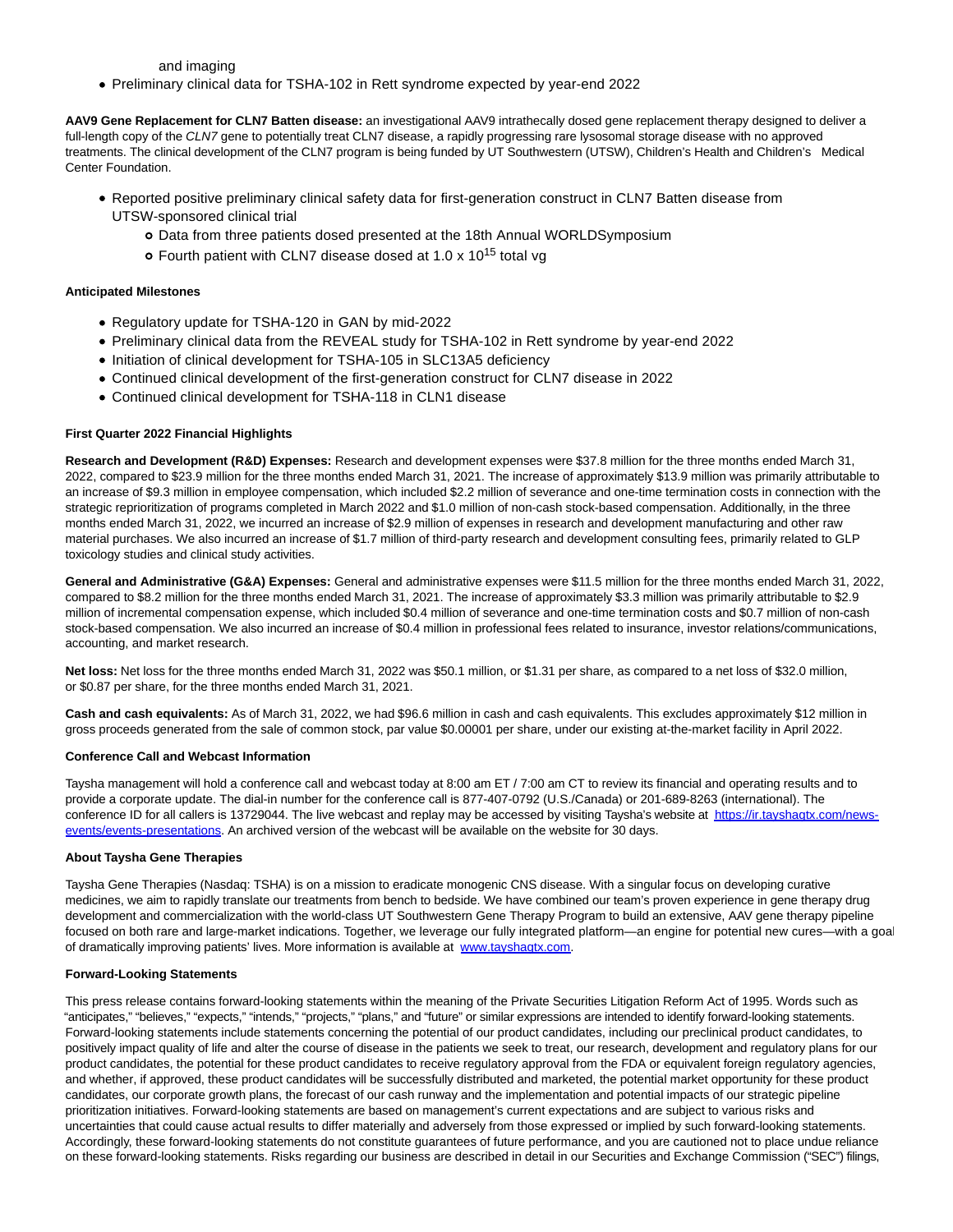including in our Annual Report on Form 10-K for the full-year ended December 31, 2021 and our Quarterly Report on Form 10-Q for the quarter ended March 31, 2022, both of which are available on the SEC's website at [www.sec.gov.](http://www.sec.gov/) Additional information will be made available in other filings that we make from time to time with the SEC. Such risks may be amplified by the impacts of the COVID-19 pandemic. These forward-looking statements speak only as of the date hereof, and we disclaim any obligation to update these statements except as may be required by law.

#### **Taysha Gene Therapies, Inc. Condensed Consolidated Statements of Operations** (in thousands, except share and per share data) (Unaudited)

|                                                               | For the Three Months<br>Ended March 31, |                |     |            |
|---------------------------------------------------------------|-----------------------------------------|----------------|-----|------------|
|                                                               |                                         | 2022           |     | 2021       |
| <b>Operating expenses:</b>                                    |                                         |                |     |            |
| Research and development                                      | \$                                      | 37,799         | S.  | 23,854     |
| General and administrative                                    |                                         | 11,469         |     | 8,236      |
| Total operating expenses                                      |                                         | 49,268         |     | 32,090     |
| Loss from operations                                          |                                         | (49, 268)      |     | (32,090)   |
| Other income (expense):                                       |                                         |                |     |            |
| Interest income                                               |                                         | 14             |     | 66         |
| Interest expense                                              |                                         | (849)          |     |            |
| Other expense                                                 |                                         | (8)            |     |            |
| Total other expense, net                                      |                                         | (843)          |     | 66         |
| <b>Net loss</b>                                               | \$                                      | $(50, 111)$ \$ |     | (32, 024)  |
| Net loss per common share, basic and diluted                  |                                         | (1.31)         | -\$ | (0.87)     |
| Weighted average common shares outstanding, basic and diluted |                                         | 38,174,717     |     | 36,992,377 |

#### **Taysha Gene Therapies, Inc. Condensed Consolidated Balance Sheet Data** (in thousands, except share and per share data) (Unaudited)

|                                                | March 31,<br>2022 |     | December 31,<br>2021 |  |
|------------------------------------------------|-------------------|-----|----------------------|--|
| <b>ASSETS</b>                                  |                   |     |                      |  |
| Current assets:                                |                   |     |                      |  |
| Cash and cash equivalents                      | \$<br>96,630      | S.  | 149,103              |  |
| Prepaid expenses and other current assets      | 10,261            |     | 10,499               |  |
| Total current assets                           | 106,891           |     | 159,602              |  |
| Restricted cash                                | 2,637             |     | 2,637                |  |
| Deferred lease asset                           | 655               |     | 667                  |  |
| Property, plant and equipment, net             | 55,120            |     | 50,610               |  |
| Other non-current assets                       | 673               |     | 440                  |  |
| <b>Total assets</b>                            | \$<br>165,976     | \$  | 213,956              |  |
| <b>LIABILITIES AND STOCKHOLDERS' EQUITY</b>    |                   |     |                      |  |
| <b>Current liabilities</b>                     |                   |     |                      |  |
| Accounts payable                               | \$<br>21,997      | \$. | 21,763               |  |
| Accrued expenses and other current liabilities | 26,620            |     | 29,983               |  |
| Total current liabilities                      | 48,617            |     | 51,746               |  |
| Build-to-suit lease liability                  | 25,752            |     | 25,900               |  |
| Term Loan, net                                 | 37,386            |     | 37,192               |  |
| Other non-current liabilities                  | 3,496             |     | 3,735                |  |
| Total liabilities                              | 115,251           |     | 118,573              |  |

## **Stockholders' equity**

Preferred stock, \$0.00001 par value per share; 10,000,000 shares authorized and no shares issued and outstanding as of March 31, 2022 and December 31, 2021 Common stock, \$0.00001 par value per share; 200,000,000 shares authorized and 38,473,945 issued and outstanding as of March 31, 2022 and December 31, 2021